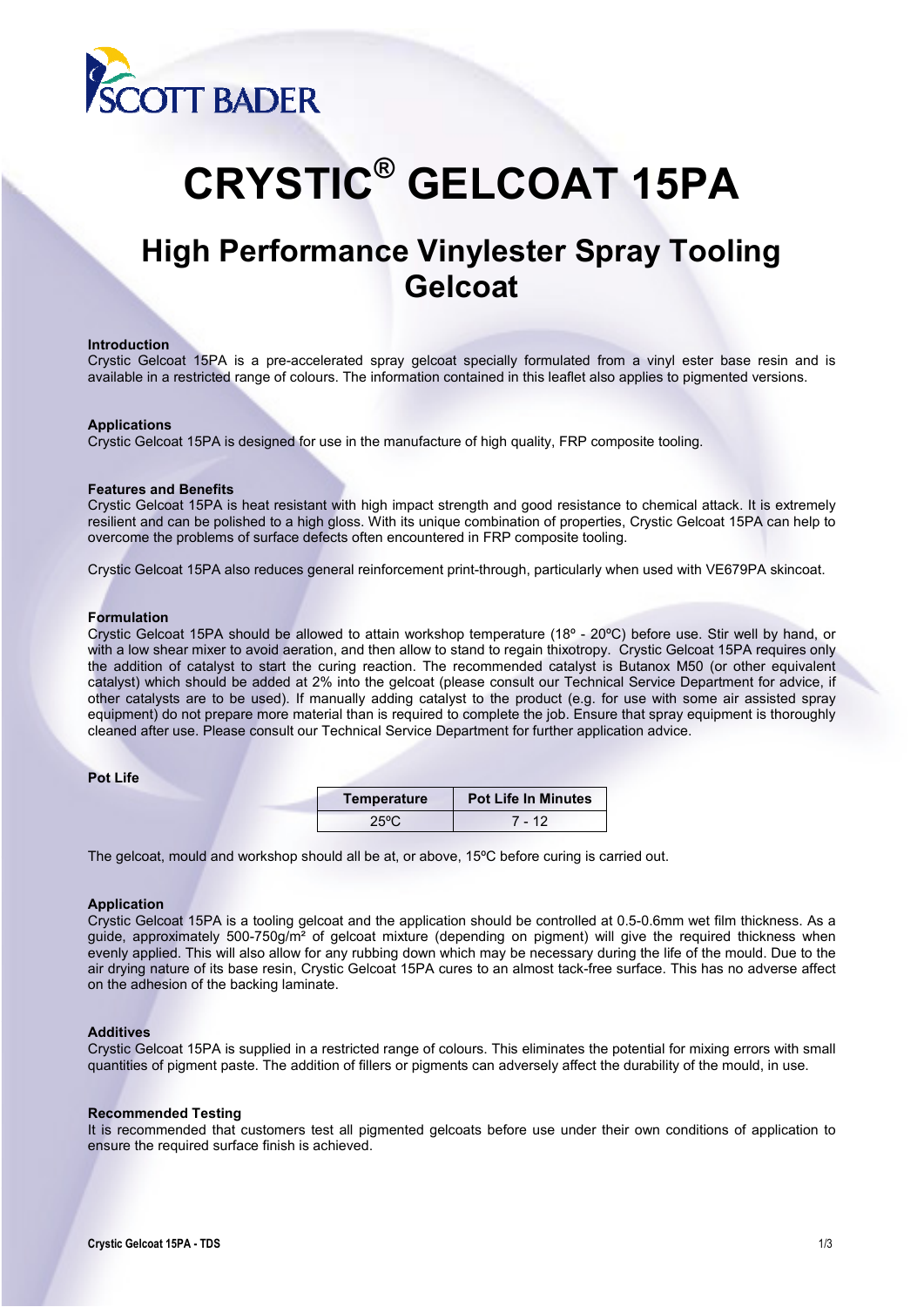# **Physical Data - Uncured**

The following tables give typical properties of Crystic Gelcoat 15PA when tested in accordance with appropriate SB, BS EN or BS EN ISO test methods.

| <b>Property</b>                                                        | Unit           | <b>Liquid Gelcoat</b> |
|------------------------------------------------------------------------|----------------|-----------------------|
| Appearance                                                             |                | Yellowish, Cloudy     |
| Viscosity at 25 °C                                                     |                | Thixotropic           |
| <b>Volatile Content</b>                                                | $\%$           | 40                    |
| Stability at 20 °C                                                     | <b>Months</b>  | 3                     |
| Geltime at 25°C Using 2% Butanox M50<br>(or Other Equivalent Catalyst) | <b>Minutes</b> | 10                    |

# **Physical Data - Cured**

| <b>Property</b>                               | Unit | <b>Fully Cured *Gelcoat</b><br>(Unfilled Casting) |
|-----------------------------------------------|------|---------------------------------------------------|
| Barcol Hardness (Model GYZJ 934-1)            |      | 44                                                |
| Water Absorption 24 hrs at 23°C               | mg   | 18                                                |
| Deflection Temperature Under Load† (1.80 MPa) | °C   | 118                                               |
| <b>Elongation at Break</b>                    | $\%$ | 2.0                                               |
| <b>Tensile Strength</b>                       | MPa  | 61                                                |
| Tensile Modulus                               | MPa  | 3900                                              |

\*Curing Schedule - 24 hrs at 20ºC, 3 hrs at 80ºC †Curing Schedule - 24 hrs at 20ºC, 5 hrs at 80ºC, 3 hrs at 120ºC

# **Post-Curing**

For optimum life, a mould constructed using Crystic Gelcoat 15PA should be fully cured before being put into use. This can be achieved by placing the mould in an oven at 40ºC for 30 hours. If this is not practical, the mould should be left in warm conditions (20ºC) for 2-3 weeks prior to use. Where a mould is likely to experience severe conditions (eg due to high exotherm temperatures within backing laminates), it should be post cured at an elevated temperature. Contact our Technical Service department for advice.

#### **Mould Release System**

When a new mould is manufactured, traces of residual monomer (styrene) remain within the tooling gelcoat. Although post curing at 80°C will reduce this to an insignificant level, exposing a new mould to this temperature is not always practical or desirable. The first release from a new mould is, therefore, likely to be the most difficult, particularly if a mould which is not post cured is subjected to elevated temperatures during its initial use. These temperatures could arise from the exotherm of the laminate contained within the mould, or from the mould itself being passed through a heated curing area during use. The following procedure was developed to combat release problems on new moulds manufactured and cured at workshop temperature (18°C - 20°C). It demonstrates an excellent release performance on new moulds and is equally effective on moulds of any age:

- 1. Before first use, allow the mould to mature for a minimum of 7 days at 18°C or above.
- 2. Clean the mould thoroughly with Frekote PMC or equivalent polyester mould cleaner.
- 3. Apply 2 coats of mould sealer such as Frekote FMS, allowing a minimum of 10 minutes between coats.
- 4. Apply 4 coats of Frewax or equivalent semi-permanent release agent, allowing a minimum of 10 minutes between coats.
- 5. Optional apply 1 coat of a hard wax such as Mirrorglaze. This will reduce any tendency to de-wet or prerelease when the mould is used.
- 6. After the first release, use a masking tape test to check that the release agent remains on the mould surface.
- 7. If so, apply 1 coat of semi-permanent or a hard wax. If not, repeat steps 2 to 4.
- 8. Continue as 6 until the release performance becomes predictable and easy then re-apply 1 coat of release agent as and when required.